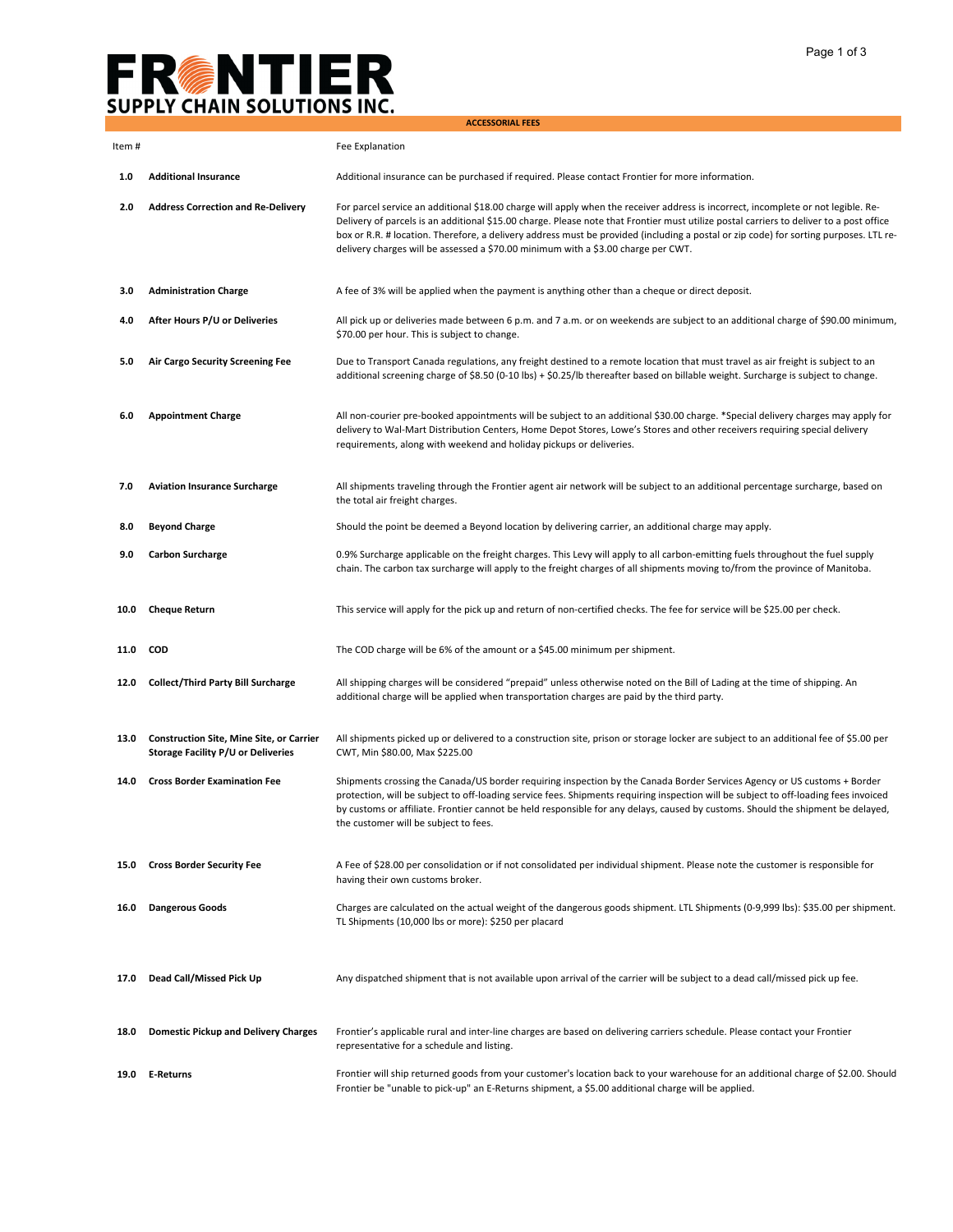## **FRENTIER**<br>SUPPLY CHAIN SOLUTIONS INC.

**ACCESSORIAL FEES**

| 20.0 | <b>Excess Valuation Surcharge</b>            | When the Bill of Lading indicates that Frontier is required to accept liabilities up to a stated declared value, an excess valuation<br>charge of 6% of the total declared value in excess of \$2.00 per pound based on the actual weight of the shipment will be<br>assessed. The minimum excess valuation surcharge will be \$5.00 per shipment.  |
|------|----------------------------------------------|-----------------------------------------------------------------------------------------------------------------------------------------------------------------------------------------------------------------------------------------------------------------------------------------------------------------------------------------------------|
| 21.0 | <b>Exhibitions, Expositions, Trade Fairs</b> | Additional fees may be applied to pick up or deliver to exhibitions, expositions and trade fairs. Also subject to waiting time.                                                                                                                                                                                                                     |
| 22.0 | <b>Extra Delivery (Lumper Fee)</b>           | When extra labor is required to load or offload a shipment. Subject to an additional fee of \$65.00 / hour or part thereof, subject<br>to a minimum of four (4) hours.                                                                                                                                                                              |
| 23.0 | <b>Ferry Surcharge</b>                       | LTL shipments between Newfoundland and other Canadian provinces or territories will be subject to a surcharge of 8.2 %<br>minimum \$10.00 with shipment or volume weights less than 40,000 lbs. Truckload surcharges may also apply.                                                                                                                |
| 24.0 | <b>Fuel Surcharge</b>                        | All shipments traveling through the Frontier networks will be subject to an additional surcharge without notice. The pricing will<br>be based on the DOE index for all US/Canada transportation without separate notice being issued. By tendering a shipment to<br>Frontier, the customer agrees to pay the surcharges, as determined by Frontier. |
| 25.0 | Fragile                                      | An additional \$5.00 will be added per fragile item.                                                                                                                                                                                                                                                                                                |
| 26.0 | <b>Inside Delivery</b>                       | A \$50.00 charge will be applied when inside delivery services are provided.                                                                                                                                                                                                                                                                        |
| 27.0 | <b>Interline Shipments</b>                   | All interline shipments are subject to interline carrier rules and regulations.                                                                                                                                                                                                                                                                     |
| 28.0 | Linear Footage                               | Orders of 5 pallets with a base of 40" by 48" or large will be considered a minimum of 2' of trailer per skid for rating. Linear<br>footage is applicable at 10 feet of trailer (5 standard pallets) at 1000 lbs. per linear foot, unless rate agreement states otherwise.                                                                          |
| 29.0 | <b>Long Freight</b>                          | Parcel freight over 60 inches in length will be subject to a \$15.00 surcharge. LTL freight containing a piece that exceeds 10 feet in<br>length will be subject to an additional charge of \$75.00 per piece in addition to normal freight charges. Freight weighing more<br>than 70lbs will be billed at 150lbs per linear foot.                  |
| 30.0 | <b>Missing or Invalid Account Number</b>     | An additional \$10.00 charge will apply where an incorrect or no account number is inserted on the Bill of Lading by the shipper.                                                                                                                                                                                                                   |
| 31.0 | <b>No Appointment Deliveries</b>             | All courier deliveries with no appointments will be delivered at the door free of charge.                                                                                                                                                                                                                                                           |
| 32.0 |                                              | Non-Standard Parcel Shipment Surcharge An additional \$15.00 charge will apply to any package or article equal to or greater than 75 lbs.                                                                                                                                                                                                           |
| 33.0 | <b>OverMax Fee</b>                           | A fee of \$275.00 is charged to any Overmax packages. A package is considered Overmax when any one of the following size<br>limitations apply;<br>(a) The actual weight exceeds 150 pounds (68 kilograms)<br>(b) Any single side exceeds 108 inches (274 centimetres)<br>in length<br>(c) The length and girth exceeds 165 inches (419 centimetres) |
|      |                                              | Length is defined as the longest side of the package. Girth is the distance around the two smallest sides of a package or object.<br>$Girth = 2 (W+H).$                                                                                                                                                                                             |
| 34.0 | <b>Payment Terms</b>                         | Net 30 days. Unpaid balances are subject to a charge of 2.5% per month. Customer is permitted 90 calendar days from the date<br>of invoice to dispute invoice and charges. If Frontier does not receive a written dispute with ninety (90) calendar days the<br>customer waives any right to dispute invoices.                                      |
| 35.0 | <b>Peak Season Surcharge</b>                 | Peak season surcharges may apply. Please contact Frontier SCS for more details.                                                                                                                                                                                                                                                                     |
| 36.0 | Power Tailgate, Hydraulic Lift Service       | Charges calculated on the billed weight of the shipment. LTL: Minimum of \$50.00, \$3.00 per CWT.                                                                                                                                                                                                                                                   |
| 37.0 | <b>Proof of Delivery (POD) Request</b>       | Request for a hard copy is \$20.00 charge.                                                                                                                                                                                                                                                                                                          |
| 38.0 | <b>Reports</b>                               | A charge for any report requested will be \$50.00 minimum per report.                                                                                                                                                                                                                                                                               |
| 39.0 | <b>Residential Delivery</b>                  | A surcharge of \$75.00 minimum (CWT \$5.00) + \$30 appointment charge for LTL shipments and \$3.00 for small parcel shipments<br>being picked-up from or delivered to residential addresses.                                                                                                                                                        |
| 40.0 | <b>Returns Processing Fee</b>                | Frontier will ship goods from your customer's location back to Frontier's warehouse should the consignee refuse the item, or if<br>the shipment was "unable to deliver". An additional charge of \$5.00 per shipment will be applied, plus delivery costs.                                                                                          |